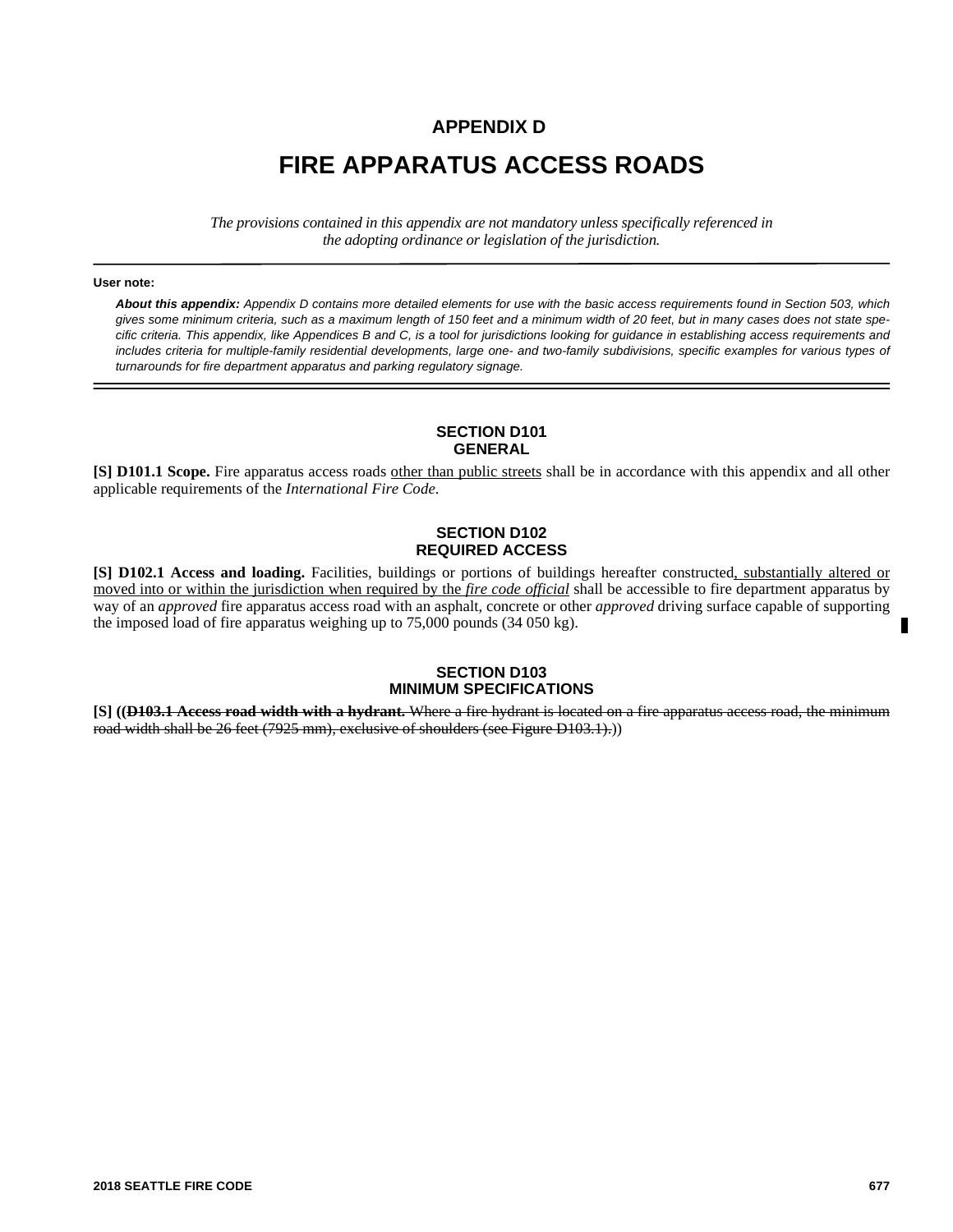

#### **FIGURE D103.1 DEAD-END FIRE APPARATUS ACCESS ROAD TURNAROUND))**

**[S] ((D103.2)) D103.1 Grade.** Fire apparatus access roads shall not exceed 10 percent in grade.

**Exception:** Grades steeper than 10 percent as *approved* by the *fire code official*.

**[S] ((D103.3)) D103.2 Turning radius.** The minimum turning radius shall be determined by the *fire code official*.

**[S] ((D103.4)) D103.3 Dead ends.** Dead-end fire apparatus access roads in excess of 150 feet (45 720 mm) shall be provided with width and turnaround provisions in accordance with Table ( $(H103.4)$ ) D103.3 and Figure D103.3.

| [S] TABLE (( <del>D103.4</del> )) D103.3                     |
|--------------------------------------------------------------|
| <b>REQUIREMENTS FOR DEAD-END FIRE APPARATUS ACCESS ROADS</b> |

| <b>LENGTH</b><br>(feet) | WIDTH<br>(feet) | <b>TURNAROUNDS REQUIRED</b>                                                                       |
|-------------------------|-----------------|---------------------------------------------------------------------------------------------------|
| $0 - 150$               | 20              | None required                                                                                     |
| $151 - 500$             | 20              | 120-foot Hammerhead, 60-foot "Y" or 96-foot diameter cul-de-sac in accordance with Figure D103.1  |
| 501-750                 | 26              | 1.20-foot Hammerhead, 60-foot "Y" or 96-foot diameter cul-de-sac in accordance with Figure D103.1 |
| <b>Over 750</b>         |                 | Special approval required                                                                         |

For SI: 1 foot = 304.8 mm.

Ш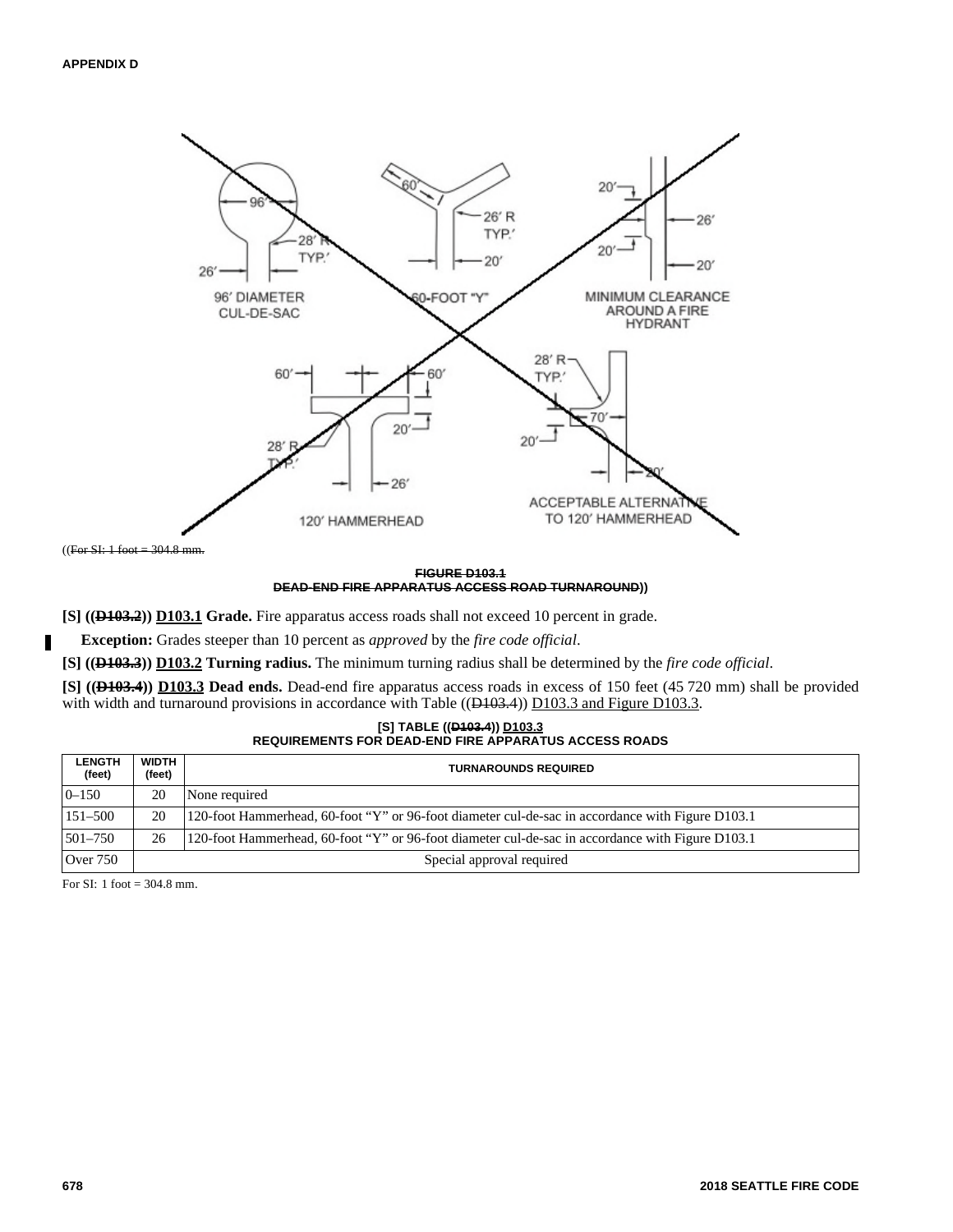

**120 Foot Hammerhead**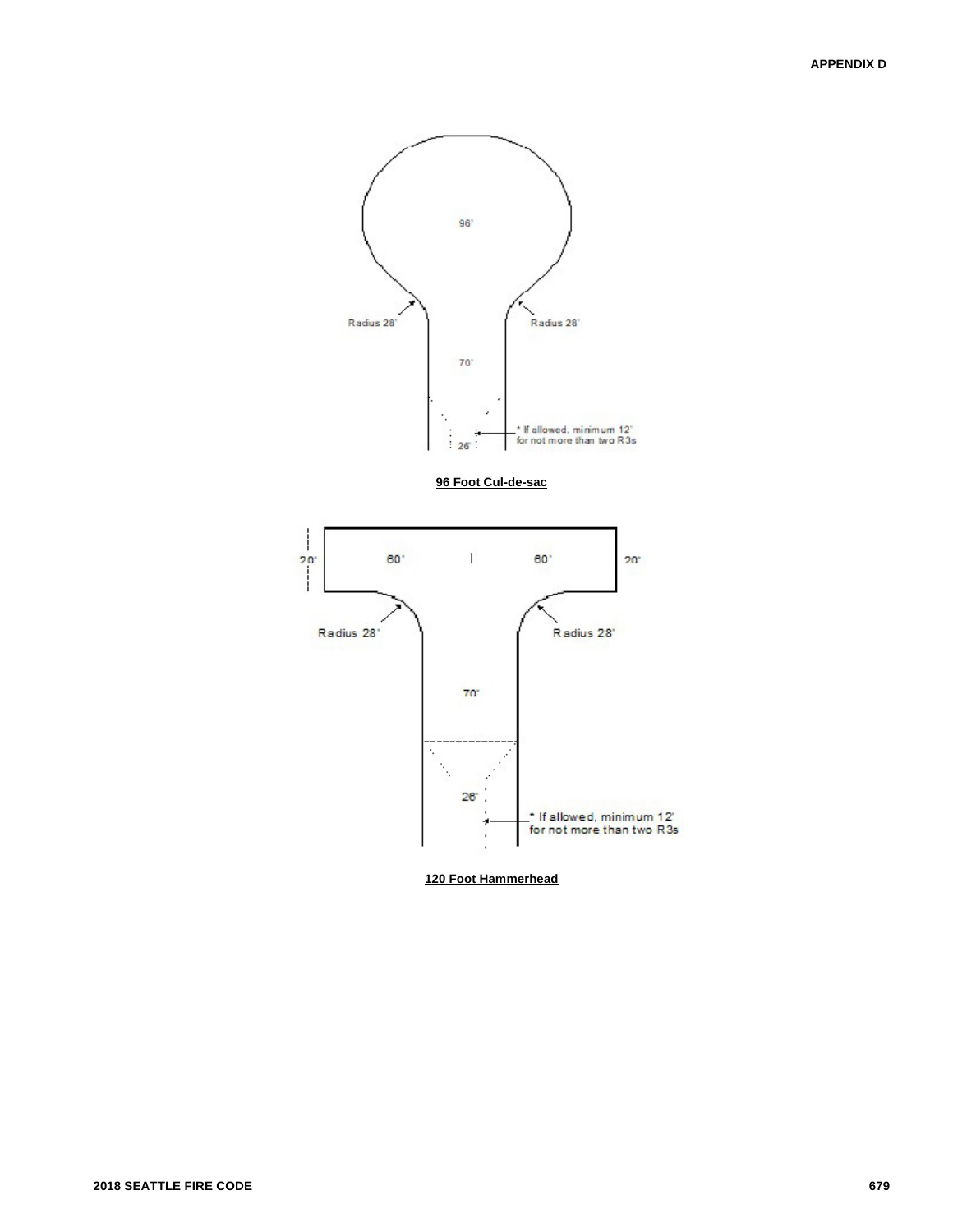

#### **60 Foot Y – Acceptable Alternative to 120 Foot Hammerhead**



#### **Acceptable Alternative to 120 Foot Hammerhead**

#### **FIGURE D103.3 DEAD-END FIRE APPARATUS ACCESS ROAD TURNAROUND**

**[S] ((D103.5)) D103.4 Fire apparatus access road gates.** Gates securing the fire apparatus access roads shall comply with all of the following criteria:

1. Where a single gate is provided, the gate width shall be not less than 20 feet (6096 mm). Where a fire apparatus road consists of a divided roadway, the gate width shall be not less than 12 feet (3658 mm).

## **Exception:** Access roads serving not more than two Group R-3 or Group U occupancies shall have an unobstructed width of not less than 12 feet.

- 2. Gates shall be of the swinging or sliding type.
- 3. Construction of gates shall be of materials that allow manual operation by one person.
- 4. Gate components shall be maintained in an operative condition at all times and replaced or repaired when defective.
- 5. Electric gates shall be equipped with a means of opening the gate by fire department personnel for emergency access. Emergency opening devices shall be *approved* by the *fire code official*.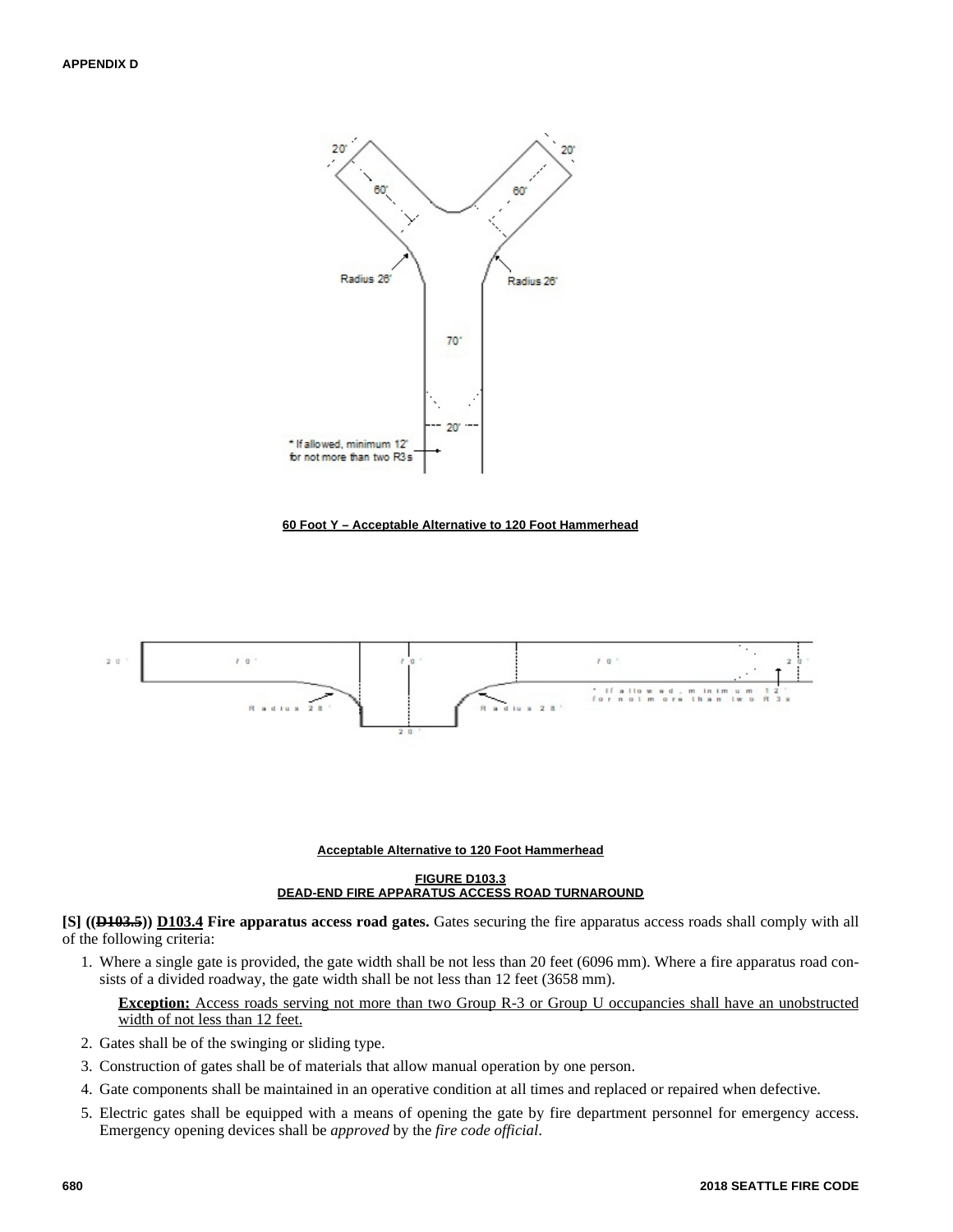6. Methods of locking shall be submitted for approval by the *fire code official*.

**Exception:** Bollards are an approved alternate if they can be readily removed by one person, and they shall not be locked with a padlock or chain unless they are capable of being removed by means of a forcible entry tool or approved locking device.

- 7. Electric gate operators, where provided, shall be *listed* in accordance with UL 325.
- 8. Gates intended for automatic operation shall be designed, constructed and installed to comply with the requirements of ASTM F2200.

**[S] ((D103.6)) D103.5 Signs.** Where required by the *fire code official*, fire apparatus access roads shall be marked with permanent NO PARKING—FIRE LANE signs complying with Figure D103.6. Signs shall have a minimum dimension of 12 inches (305 mm) wide by 18 inches (457 mm) high and have red letters on a white reflective background. Signs shall be posted on one or both sides of the fire apparatus road as required by Section (( $\overline{D103.6.1}$  or  $\overline{D103.6.2}$ )) D103.5.1 or D103.5.2.





**[S] ((D103.6.1)) D103.5.1 Roads ((20)) 12 to 26 feet in width.** *Fire lane* signs as specified in Section ((D103.6)) D103.5 shall be posted on both sides of fire apparatus access roads that are  $((20)$ ) 12 to 26 feet wide (6096 to 7925 mm).

**[S] ((D103.6.2)) D103.5.2 Roads more than 26 feet in width.** *Fire lane* signs as specified in Section D103.6 shall be posted on one side of fire apparatus access roads more than 26 feet wide (7925 mm) and less than 32 feet wide (9754 mm).

## **SECTION D104 COMMERCIAL AND INDUSTRIAL DEVELOPMENTS**

**[S] D104.1 Buildings exceeding three stories or 30 feet in height.** Buildings or facilities exceeding 30 feet (9144 mm) or three stories in height shall have not fewer than two means of fire apparatus access for each structure.

**Exception:** Projects that have a single approved fire apparatus access road when all buildings are equipped throughout with approved automatic sprinkler systems.

**D104.2 Buildings exceeding 62,000 square feet in area.** Buildings or facilities having a gross *building area* of more than 62,000 square feet (5760 m<sup>2</sup>) shall be provided with two separate and *approved* fire apparatus access roads.

**Exception:** Projects having a gross *building area* of up to 124,000 square feet (11 520 m<sup>2</sup>) that have a single *approved* fire apparatus access road where all buildings are equipped throughout with *approved automatic sprinkler systems.*

**D104.3 Remoteness.** Where two fire apparatus access roads are required, they shall be placed a distance apart equal to not less than one half of the length of the maximum overall diagonal dimension of the lot or area to be served, measured in a straight line between accesses.

## **SECTION D105 AERIAL FIRE APPARATUS ACCESS ROADS**

**[S] D105.1 Where required.** Where the vertical distance between the grade plane and the highest roof surface exceeds 30 feet (9144 mm), *approved* aerial fire apparatus access roads shall be provided. For purposes of this section, the highest roof surface shall be determined by measurement to the eave of a pitched roof, the intersection of the roof to the exterior wall, or the top of parapet walls, whichever is greater.

## **Exceptions:**

- 1. Buildings that are equipped throughout with an approved automatic sprinkler system.
- 2. One and two family dwelling and townhouses.